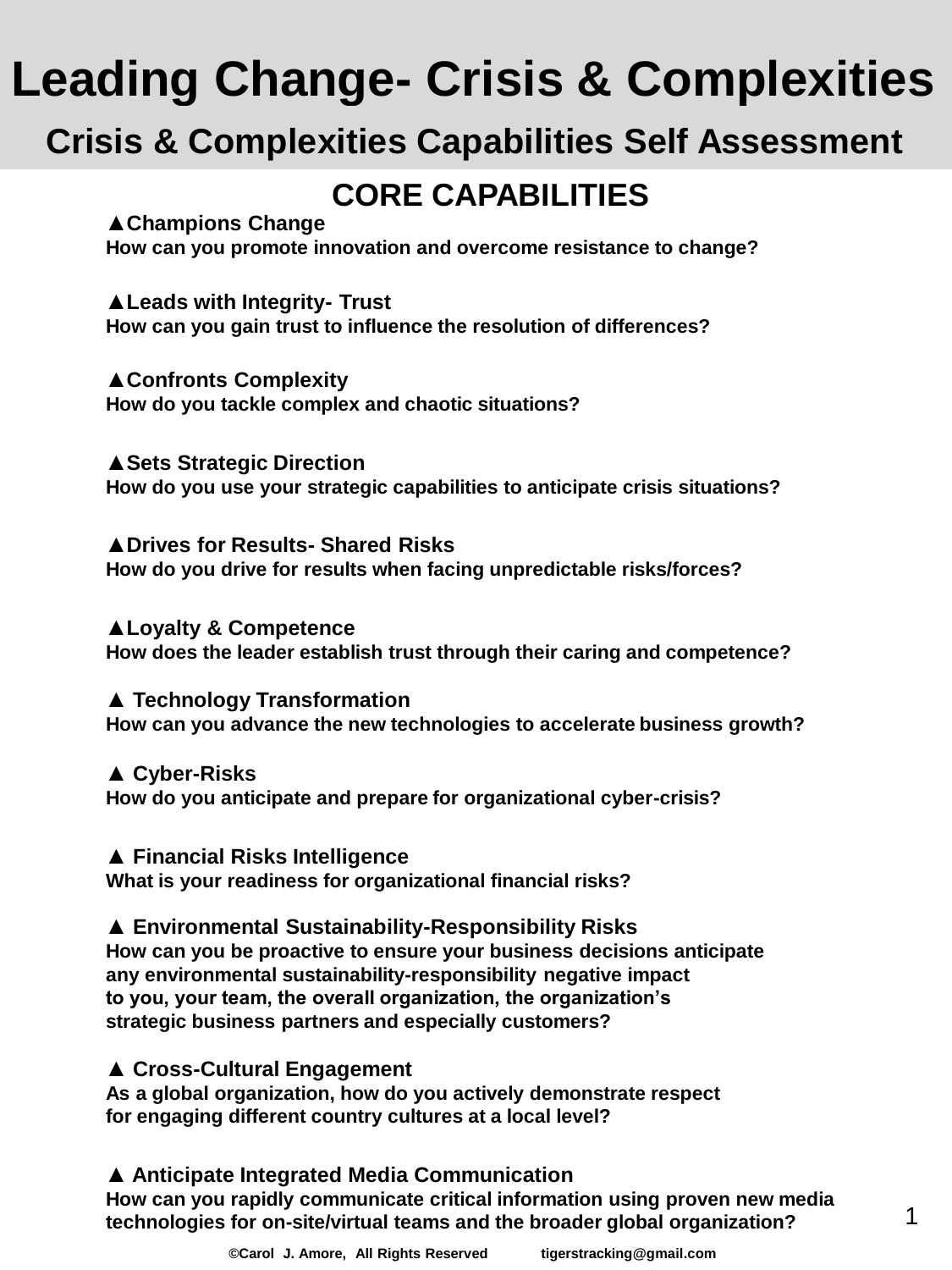# **Leading Change- Crisis & Complexities**

### **CEO's Challenge(s) - Leading Change- Crisis & Complexities**

**Pre-Session Activity:** CEO and other senior leaders can share some top strategic areas that are critical to the organization and their customers. The organization's press releases, publications and media releases may also further indicate strategic business needs and challenges. CDC.gov Covid-19 trends, Davos Findings, Futurist-Economists, IBM CEO study, Business Roundtable, and other trending sources could identify emerging business challenges.

**Talk with your senior manager to discuss what business challenge you might like to select that would fit with your leadership development growth goals and the needs of the organization's customers.**

### **Potential CEO Potential Business Challenges- Crisis & Complexities**

- **1. Identify the top global enterprise business growth opportunities, financial risks & global supply chain related to the organization's strategic directions.** (Global Pandemic(Covid-19), Employee Health, Mobile Work Network, etc.)
- **2. Identify the next new technology breakthroughs and innovations that will affect how work is done using speed and mobility as a competitive advantage.**
- **3. Redefine how social media can have large scale impact on the organization's business growth and brand that will impact current and new customers.**
- **4. Identify the organization's current & future risks based on its current business model**.
- **5. Establish new critical domestic/international business and government alliances that have mergers/acquisitions growth potential for the organization.**
- **6. Build an organization's Ethical Crisis leadership business model to address internal and external communication/actions affecting its associates and clients.**
- **7. Assess & design plan to confront domestic/international terrorist's threats to cyber & physical security affecting the organization, their client companies & communities.**
- **8. Identify how to anticipate potential upcoming major domestic/global financial crisis and how to best protect the organization and its clients from its negative impact.**
- **9. Develop a leadership plan to address a range of natural disaster crisis situations and the loss of life that could affect broader international communities.**